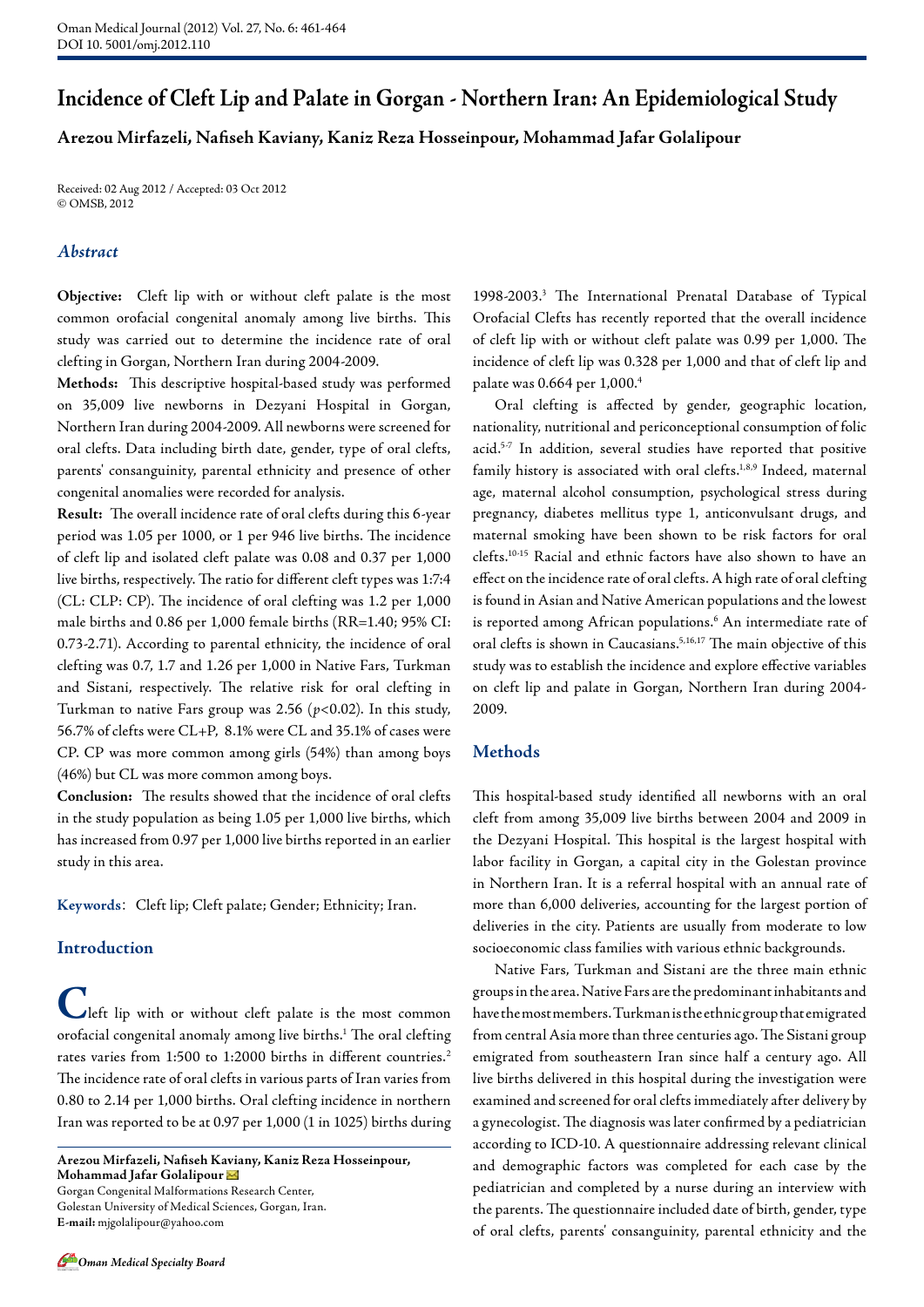presence of other congenital anomalies. According to the clinical examination. Newborns with oral clefts were divided into three groups: cleft lip, isolated cleft palate, and cleft lip with cleft palate. The questionnaires were collected and the data were processed using SPSS Version 11.5 software for descriptive analysis. The results was expressed as OR with 95% confidence interval (CI). The significance level was adjusted at *p*<0.05.

## **Results**

The overall incidence rate of oral clefts during the 6-year period was 1.05 per 1,000 or 1 in 946 live births. Oral clefts were found to be more common in males than females (1.2 *vs.* 0.86 per 1,000). The male to female relative risk for oral clefts was 1.40 (95% CI: 0.73-2.71); however, the difference was not significant, (Table 1). CP was more common in girls (54%) than in boys (46%) but CL was more common among boys.

According to ethnicity, the incidence rate for oral clefting was 0.7, 1.7 and 1.26 per 1,000 in Native Fars, Turkman and Sistani, respectively, (Table 2). The relative risk for oral clefting in Turkman to native Fars group was 2.56 (*p*<0.02). Also, the relative risk for oral clefting in Sistani to Fars ethnic group was 1.84; however, the difference was not significant.

The incidence of cleft lip and isolated cleft palate was 0.08 and 0.37 per 1,000 live births, respectively. In this study, 56.7% of clefts were CL+P, 8.1% were CL and 35.1% of cases were CP, (Table 1). The ratio for different cleft types was 1:7:4 (CL: CLP: CP). According to ethnicity, the CL: CLP: CP ratios were 1:10:4, 1:4:4, 1:6:3 in native Fars, Turkman, and Sistani groups, respectively.

The parents of 13 babies were related, 7 couples were first cousins, and 6 were weakly related. In this study, 21.6% of cases with oral clefts had other accompanying congenital anomalies; three with hydrocephalus, two with polydactyli, one with microcephalus, one with hypospadias, and one with microphtalmia. The lowest and highest incidence rates for oral clefts was observed in 2006 and 2007, respectively.

## **Discussion**

In this study, the overall incidence rate of oral clefts was 1.05 per 1,000 live births which is higher than the figure reported by a previous study in Gorgan with 0.97 per 1,000 live births.<sup>3</sup> The increase in oral clefts may be due to the immigration phenomenon in the area because this area is a farm land and has good job opportunities. Some low-income families emigrated to the area from southeastern Iran. Another reason may be due to Dezyani Hospital being a referral hospital, i.e., high-risk patients and families of low-socioeconomic status being referred there from other areas of Golestan province.

**Table 1:** Incidence (per 1,000) of oral cleft, isolate cleft lip and isolate cleft palate according to years, and gender in live births in Northern Iran from 2004-2009.

|                    | Number of<br><b>Births</b> | All Oral Clefts |           | Cleft Lip      |           | <b>Cleft Palate</b> |           | <b>Cleft Lip with Palate</b> |           |
|--------------------|----------------------------|-----------------|-----------|----------------|-----------|---------------------|-----------|------------------------------|-----------|
| Total              |                            | <b>Number</b>   | Incidence | Number         | Incidence | Number              | Incidence | Number                       | Incidence |
| <b>Birth Years</b> |                            |                 |           |                |           |                     |           |                              |           |
| 2004-2006          | 17828                      | 14              | 0.78      |                | 0.05      | 4                   | 0.22      | 9                            | 0.5       |
| 2007-2009          | 17181                      | 23              | 1.34      | $\overline{2}$ | 0.11      | 9                   | 0.52      | 12                           | 0.69      |
| Gender             |                            |                 |           |                |           |                     |           |                              |           |
| Male               | 17857                      | 22              | 1.2       | 3              | 0.17      | 6                   | 0.33      | 13                           | 0.72      |
| Female             | 17152                      | 15              | 0.87      | 0              | $\theta$  | 7                   | 0.41      | 8                            | 0.46      |

**Table 2**: Incidence (per 1000) of oral clefts, isolate cleft lip and isolate cleft palate according to ethnicity in live births, North of Iran from 2004-2009.

| Total     | Number of | All Oral clefts |           | Cleft lip     |      | Cleft palate         |           | Cleft lip with palate |           |
|-----------|-----------|-----------------|-----------|---------------|------|----------------------|-----------|-----------------------|-----------|
|           | births    | Number          | Incidence | Number $(\%)$ |      | Incidence Number (%) | Incidence | Number( %)            | incidence |
| Ethnicity |           |                 |           |               |      |                      |           |                       |           |
| Fars      | 21935     | 15              | 0.7       | 1(6.7)        | 0.04 | 4(26.7)              | 0.18      | 10(66.6)              | 0.46      |
| Turkman   | 5143      | 9               | 1.7       | 1(11.2)       | 0.19 | 4(44.4)              | 0.77      | 4(44.4)               | 0.77      |
| Sistani   | 7931      | 10              | 1.26      | 1(10)         | 0.12 | 3(30)                | 0.37      | 6(60)                 | 0.76      |

**Table 3**: Incidence of Oral clefts in various areas in Iran.

| Author              | Location             | Time span of study | Incidence per 1000 birth |
|---------------------|----------------------|--------------------|--------------------------|
| Present study       | Gorgan, North        | 2004-2009          | 1.05                     |
| Zandi et al $(18)$  | Hamedan, North West  | 1993-2008          | 1.016                    |
| Rajabian et al(19)  | Shiraz, South West   | 1993-2003          | 0.80                     |
| Yassaei et al(20)   | Yazd, Central        | 2003-2006          | 0.86                     |
| Jamilian et al(21)  | Tehran, Capital City | 1998-2005          | 2.14                     |
| Golalipour et al(3) | Gorgan, North        | 1998-2003          | 0.97                     |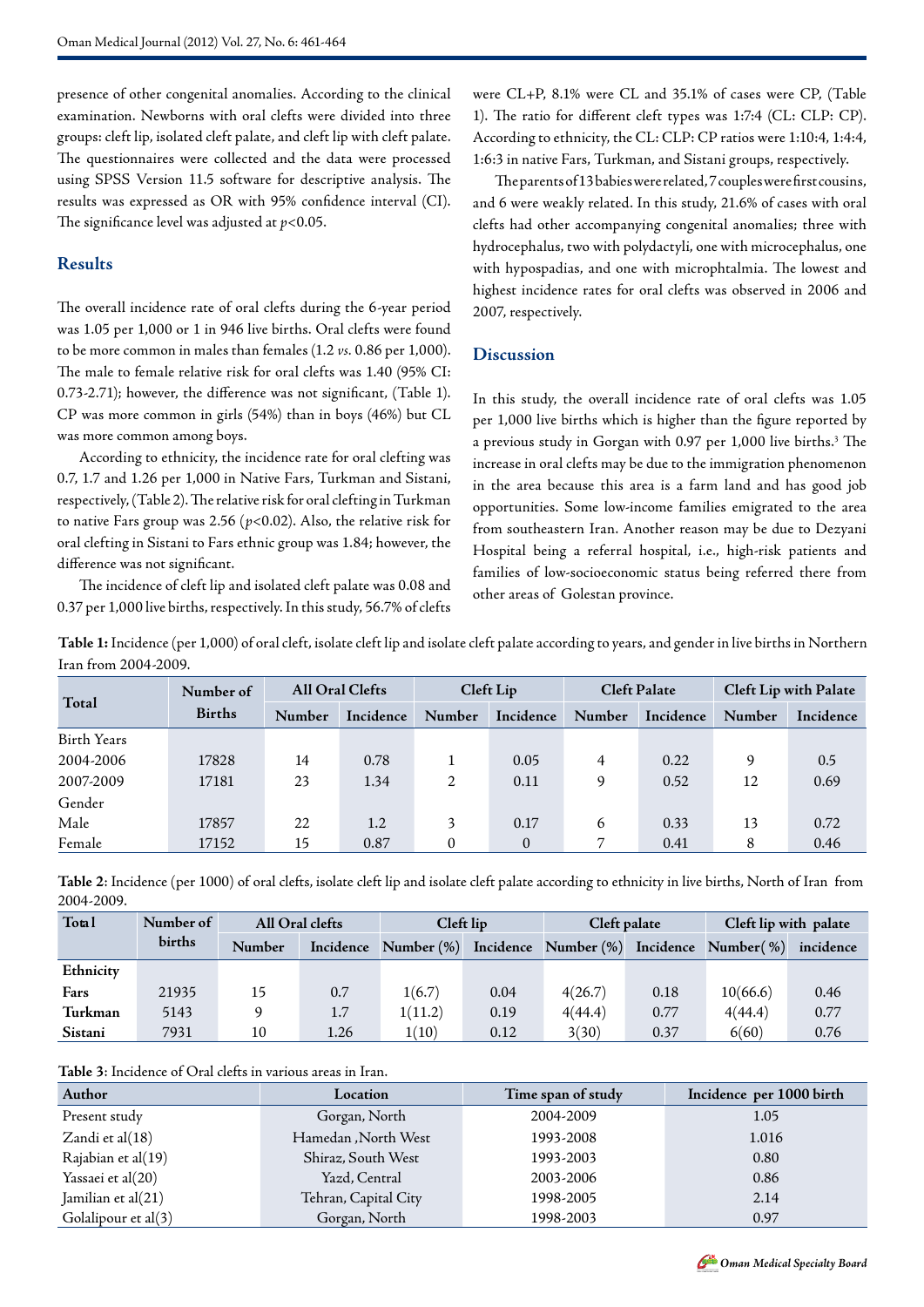The rate of oral clefting in this area is higher than those reported in other studies from Hamedan 1.01, Shiraz 0.80, and Yazd 0.86.18,19,20 On the other hand, this rate is lower than the 2.14 per 1,000 births reported for Tehran, (Table 3).<sup>21</sup> The incidence rate of oral clefts in this study is higher than the Khazaei study (a meta-analysis of 11 studies in Iran) with 1.0 per 1,000 live births.22 Also, it was reported that the high incidence of oral clefts in Tehran may be due to the use of mustard gas during the Iran-Iraq war, $^{23}$  but recently in a Jamalian study, consanguinity was reported to be the main risk factor.<sup>21</sup> The incidence rate of oral clefts in the current study is lower than the rates reported by studies in Asia: 1.91 for Pakistan, 1.39 for Jordan, 1.76 for Northern China, 1.81 for Korea, 1.34 for Japan, and 1.5 per 1,000 births for Oman.9,24,25,26,27,28

In this study, the incidence rate of oral clefts was lower than the rate reported by studies from Denmark  $(1.66)$ ,<sup>29</sup> Netherland  $(1.68)$ ,<sup>30</sup> Spain  $(1.44)$ ,<sup>31</sup> Canterbury/New Zealand  $(1.69)$ ,<sup>32</sup> Bolivia  $(1.23)$ ,<sup>33</sup> Argentina  $(1.7)$ ,<sup>34</sup> Canada (1.1 to 1.53 in 2002-2008),<sup>35</sup> Sweden  $(2.01)$ ,<sup>36</sup> USA  $(1.21)$ ,<sup>37</sup> and Ethiopia with 1.49 per 1,000 births,<sup>38</sup> but the rate was higher than the rate reported from Uganda with 0.73 per 1,000 births.<sup>39</sup>

More details about the incidence rate of oral clefts in various parts of the world are mentioned in Wyszynski's text.<sup>40</sup> Various incidence rates of oral clefting could be related to the influence of social and ethnical/racial factors in different parts of the world, which are commonly explained as genetic disorders. Also, the differences among these findings could be related to the study population, type of classification, and various selection criteria such as live births and still births in the study or eliminating aborted fetus from the study.

The rate of isolated cleft palate was 0.37 per 1,000 live births. This finding is similar to our previous study in Northern Iran,<sup>3</sup> but this rate is lower than a report in Tehran with 0.77 per 1,000 births,<sup>21</sup> lower than Pakistan with 0.46,<sup>9</sup> Canterbury/New Zealand with 0.84,<sup>32</sup> and Argentina with 0.46 per 1000 births.<sup>34</sup> The rate of cleft lip was 0.08 per 1,000 live births and this rate is lower than that among Jordanian people.<sup>24</sup>

Oral clefts are found to be more common in boys than girls (1.2 *vs.* 0.86 per 1000). The male to female relative risk for oral clefts was 1.40 (95% CI: 0.73-2.71). This finding is similar to several studies in Jordan,<sup>24</sup> Japan,<sup>8</sup> Korea,<sup>41</sup> Tanzania,<sup>42</sup> Tehran,<sup>43</sup> South-Western Iran,<sup>19</sup> and our previous study in Northern Iran.<sup>3</sup> Also, oral clefting was significantly more common among boys in Japan and Estonia,<sup>8,11</sup> and most commonly affected by cleft lip and cleft lip with cleft palate in Pakistan.<sup>9</sup>

Indeed, the International Perinatal Database of Typical Orofacial Clefts has recently reported that the overall incidence of cleft lip with or without cleft palate was 0.992 per 1,000; cleft lip was 0.328 per 1,000; and cleft lip and palate was 0.664 per 1,000.4

According to ethnicity, the incidence rate of oral clefting in this study was 0.7, 1.7 and 1.26 per 1,000 in Native Fars, Turkman and Sistani, respectively. The relative risk for oral clefting in Turkman to native Fars group was 2.56 (*p*<0.02). Also, the relative risk for oral clefting among Sistani to Fars ethnic group was 1.84, which was not significant.

Native Fars, Turkman and Sistani are the three main ethnic groups in Gorgan, Norther Iran. Previous researches have pointed to the effect of race/ethnicity on the incidence of oral clefts.<sup>5,44.45</sup> Also, it was found that the incidence of oral clefts varies in different populations such as black, Caucasian, Asian, and Native Americans.<sup>6</sup> This difference especially in a given population could be related to differences in nutritional habits, environmental exposure or genetic factors.16

In this study, 56.7% of clefts were CLP, 8.1% were CL and 35.1% of cases were CP. The ratio for different cleft types was CL: CLP: CP (ratio 1:7:4). The CL: CLP: CP ratio according to ethnicity groups were 1:10:4, 1:4:4, 1:6:3 in native Fars, Turkmens and Sistani groups, respectively. A previous study by Fogh-Andersen (1942) reported a CL: CLP: CP ratio (1:2:1), which is often described as the normal ratio for different cleft types in Caucasians.46 Also, studies from Japan and Africa revealed a much lower incidence of CP. 8,47 Furthermore, a study in Estonia found a high occurrence rate of CP among all clefts (CL: CLP: CP ratio 1:2:2), which was different from the normal Caucasians ratio. $^{11}$ 

Regarding the high occurrence rate of CP in all ethnic groups, the study results were similar to the ones observed in Estonia,<sup>11</sup> Finland,<sup>48</sup> and Sweden.<sup>49</sup>

In this study, 21.6% of cases with oral clefts were associated with other anomalies including hydrocephalus, polydactyly, microcephalus, hypospadias and microphthalmia. But among Koreans, 8.4% of cases with oral clefting were associated with congenital heart disease, short frenulum, Pierre Robin syndrome, Down syndrome, Patau syndrome, and van der Woude syndrome.41 Recently, a study in USA showed that 15.9% of reported cases had malformations in other systems.<sup>4</sup> Another study in Estonia reported that 30.3% of patients with clefts had accompanying developmental anomalies including syndactyly, heart defects, mental and physical retardation and inguinal hernia.<sup>11</sup>

The absence of stillbirths, small number of cases, limited study period (6 years), as well as the lack of side of cleft proportions, and submucosal clefts were the main limitations of the current study. Also, the ethnicity of 3 cases was not recorded.

## **Conclusion**

The present study shows that the incidence rate of oral clefts in the population as being 1.05 per 1,000 live births, which has increased from 0.97 per 1,000 live births in comparison to an earlier study in this area.

## **Acknowledgements**

We appreciate the personnel of the Pediatric and Gynecology wards at Dezyani Hospital. This study was supported by the deputy research, Golestan University of Medical Sciences (35/6987). The authors declare no conflict of interest.